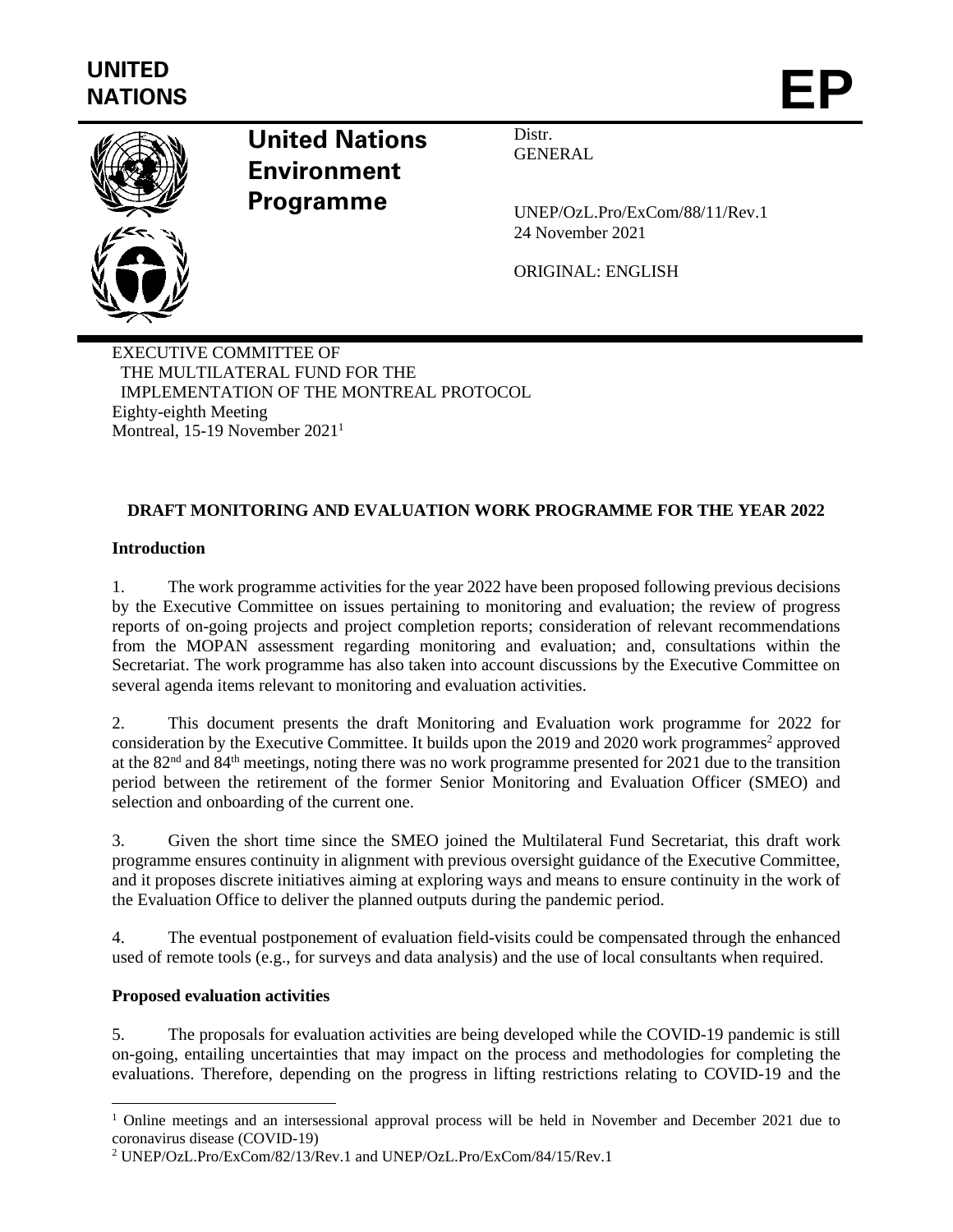number of activities approved by the Executive Committee, the timeframe of evaluation activities may vary, with some of the final results to be presented, most likely, in 2023. This will be the case for evaluations which would require final in-person field missions to validate the analytical findings from inception phases and produce robust findings and recommendations.

Activity 1: Desk study for the evaluation of the demonstration projects for low-global-warming potential (GWP) alternatives to HCFCs

6. The terms of reference (TOR) for the desk study of the evaluation of the demonstration projects for low-GWP alternatives were presented, revised and adopted at the 86<sup>th</sup> meeting.<sup>3</sup> The desk study was scheduled for submission at the 88<sup>th</sup> meeting, but was delayed pending on the recruitment of a new SMEO. The desk study will now be presented to the  $90<sup>th</sup>$  meeting and based on its findings, possible follow-up evaluation activities could be proposed.

## Activity 2: Second phase of the evaluation of regional networks of national ozone officers (NOOs)

7. The desk study for the evaluation of the regional networks of NOOs highlighted the important role of the regional networks in contributing to the implementation of the Montreal Protocol. Subsequently, the TOR for the second phase of the evaluation were presented and adopted at the 86<sup>th</sup> meeting.<sup>4</sup> The evaluation will focus on the seven areas reflected in the TOR, which were identified by the desk-study.<sup>5</sup>

8. This phase aims at evaluating the impact of the regional networks of NOOs, identifying good practices as well as areas for improvement with the purpose of streamlining lessons learnt when addressing the new challenges related to the concurrent phase-out of HCFCs and the phase-down of HFCs. As contemplated in paragraph 13 of the TOR, the methodology for the proposed evaluation is being adapted to the current context of virtual and remote work related to the restrictions imposed due to the COVID-19 pandemic.

9. In order not to delay the undertaking of this evaluation, it is proposed to invert the traditional order of evaluation phases, in a way that would lead to a meaningful result through final in-person validation of the interim results, as soon as the possibility of official travel on mission and in-person meetings will resume. The proposal is structured as described below:

#### *Stage 1: Attendance at regional network meetings*

10. The forthcoming meetings of the regional networks are planned to take place virtually.<sup>6</sup> The staff of the Evaluation Office, in close coordination with and support from UNEP's *OzonAction* team, will participate in at least one meeting per region, introducing to the coordinators and participants of the networks the scope of the evaluation. This is expected to increase the visibility of the evaluation and enhance the buy-in of all relevant stakeholders in the different regions to favour their participation. The SMEO will organize follow-up focus groups with the regional coordinators and relevant stakeholders in the regions. A consultant will be recruited to support the process.

#### *Stage 2: Launch of a global survey, data collection, analysis*

11. This stage may run in parallel with stage 1. The Evaluation Office will prepare and launch a global survey addressed to the regional networks, involving not only the NOU's representatives, but also key stakeholders in the regions. The survey will be channelled with the support of the UNEP's *OzonAction* team

<sup>3</sup> UNEP/OzL.Pro/ExCom/86/12/Rev.1

<sup>4</sup> UNEP/OzL.Pro/ExCom/86/11/ and Corr.1

<sup>5</sup> UNEP/OzL.Pro/ExCom/86/11/Corr.1, paragraph 9.

<sup>&</sup>lt;sup>6</sup> If any of the upcoming regional network meetings do take place in-person, travel costs for participation by the SMEO and/or consultant could be covered by the proposed budget for stage 3.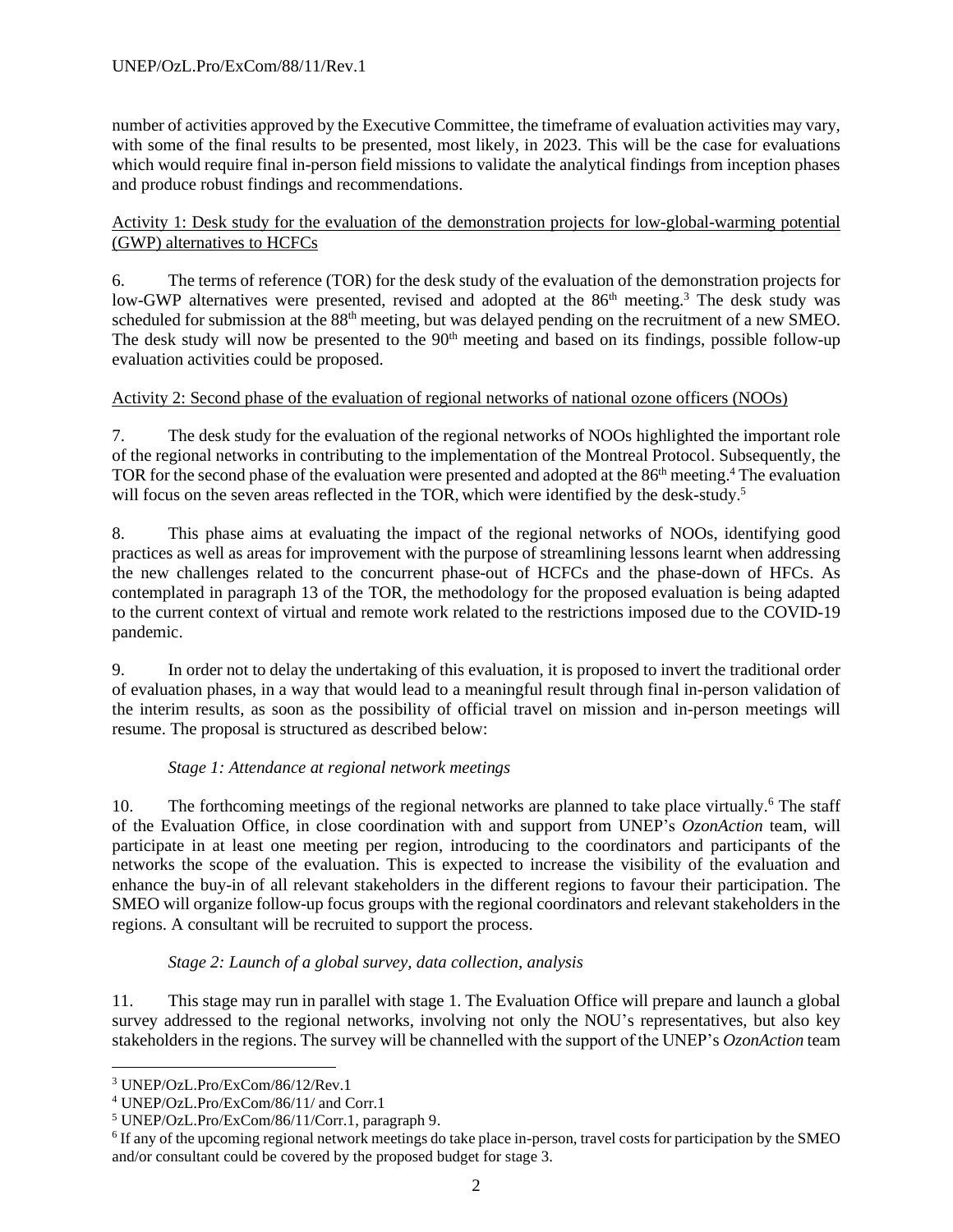to ensure effective outreach to all the regions and variety of stakeholders. The same consultant will support the preparation and dissemination of the survey, the data collection and the preliminary analysis of the responses received. Following the data collection, analysis and preliminary findings, the SMEO will provide an update to the Committee at its 90<sup>th</sup> and 91<sup>st</sup> meetings, to take stock of the progress to date and to inform about the plans for stage 3, depending on travel-related issues.

## *Stage 3: Validation and draft reports*

12. It is expected that the validation of the preliminary assessment would be conducted virtually and/or on the margins of any in-person regional network meetings that might take place in 2022 or early 2023, which the SMEO and/or consultant would attend. To optimize the use of resources, travel destinations would be shared between the SMEO and the consultant, to cover as many regions as possible, and any travel would only take place if it included participation in in-person regional network meetings. <sup>7</sup> The budget may be revised according to the field mission costs, depending on the progress in lifting restrictions relating to COVID-19. Draft synthesis reports would be prepared for each meeting. They would be fed into the final evaluation report which would be presented in 2023, at the earliest possible Committee meeting, after the quality assurance process for the final draft report is completed.

#### Activity 3: Evaluation of the enabling activities for HFC phase-down

13. The Executive Committee approved funding for enabling activities for HFC phase-down for 137 Article 5 countries.<sup>8</sup> Since a number of Article 5 countries have completed their activities and others are well advanced, the work programme includes a proposal for the preparation of the TOR for a desk study on enabling activities for HFC phase-down, as an input towards a full-fledged evaluation to be undertaken at a later stage, if so decided by the Committee.

14. The desk study would look into the implementation of enabling activities to phase-down HFCs while implementing technical assistance activities for the HPMPs. It will aim at extracting lessons learned from similar activities undertaken for the HPMPs, and explore their value and replicability for the HFC phase-down, identify synergies and areas for complementarity and detect potential duplication of activities and funding, if any, to be avoided in the future. The TOR would be presented to the  $90<sup>th</sup>$  meeting.

# **Proposed monitoring activities**

15. As per established practices, the SMEO will continue to work closely with relevant bilateral and implementing agencies to submit outstanding project completion reports (PCRs) related to multi-year agreements (MYAs) and individual projects to the  $90<sup>th</sup>$  and  $91<sup>st</sup>$  meetings, and to identify options to streamline the preparation and submission of PCRs.

16. The consolidated PCR documents will provide the Executive Committee with an overview of the results and lessons learnt as reported in the completion reports.

#### **Other**

17. Additional issues of interest may arise during the implementation of the 2022 work programme that may need to be addressed by the Executive Committee. A certain degree of flexibility therefore might be allowed in its implementation as well as in the allocation of its budget in order to accommodate any such issues.

<sup>7</sup> <https://www.unep.org/ozonaction/networks/>

<sup>8</sup> Of which 116 Article 5 countries were funded from the additional contributions provided by a group of non-Article 5 countries.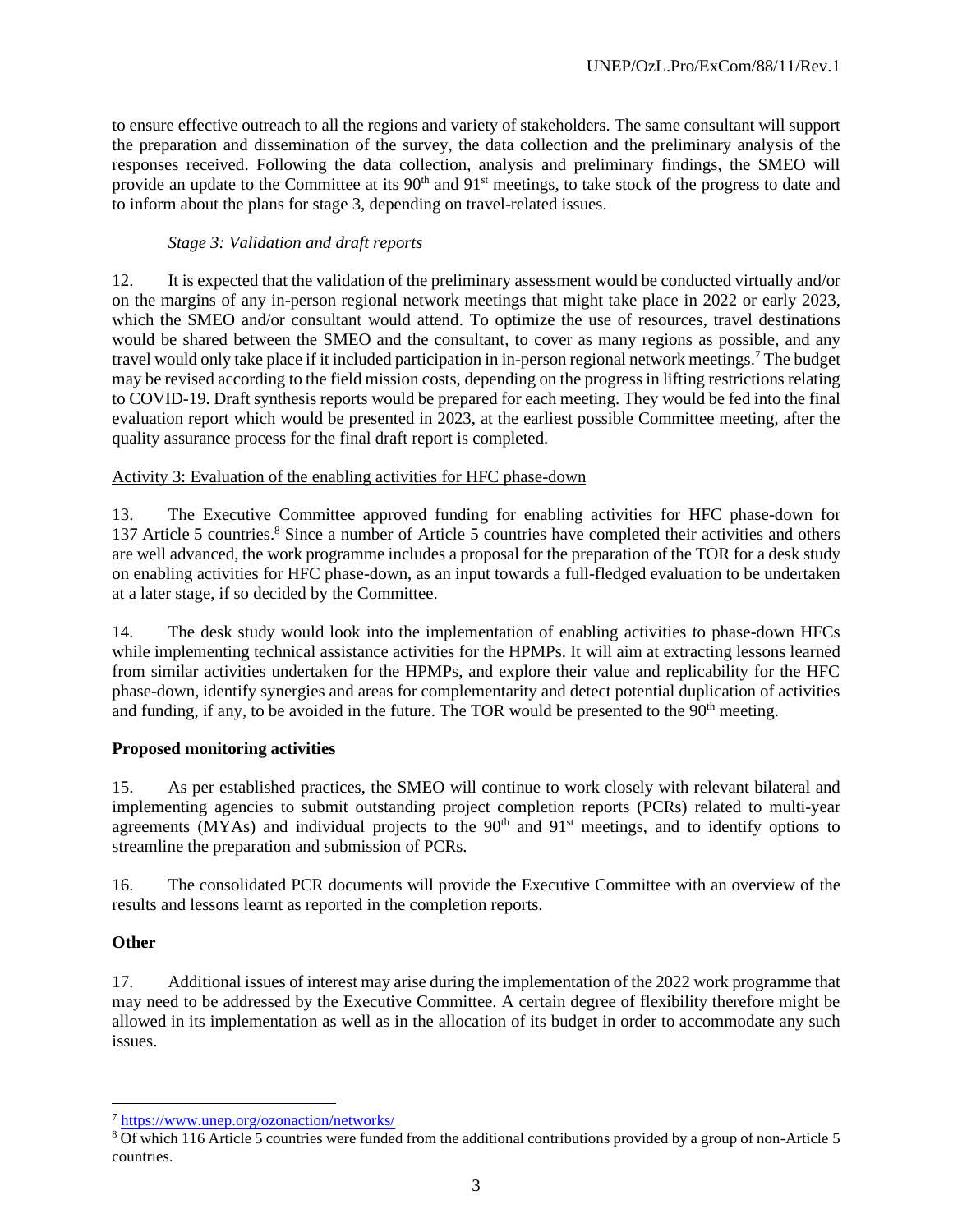# **Schedule for submission**

18. An overview of the activities contained in the proposed draft monitoring and evaluation work programme for 2022 is presented in Table 1, together with the expected timeline.

|  |  | Table 1. Schedule for submission of activities in the monitoring and evaluation work programme for 2022 |  |  |
|--|--|---------------------------------------------------------------------------------------------------------|--|--|
|  |  |                                                                                                         |  |  |

| 90 <sup>th</sup> meeting                                                                            | $91st$ meeting                                                                | 2023                                                                                                           |
|-----------------------------------------------------------------------------------------------------|-------------------------------------------------------------------------------|----------------------------------------------------------------------------------------------------------------|
| Consolidated PCR for MYA and<br>individual projects                                                 | Consolidated PCR for MYA and<br>individual projects                           | Consolidated PCR for MYA and<br>individual projects                                                            |
| Update on the status of the<br>evaluation of the regional networks<br>of NOOs                       | Update on the status of the<br>evaluation of the regional networks<br>of NOOs | Final report of the evaluation of the<br>regional networks of NOOs<br>(meeting to be determined)               |
| Desk study for the evaluation of the<br>demonstration projects for<br>low-GWP alternatives to HCFCs |                                                                               | Desk study of the evaluation of the<br>enabling activities for HFC<br>phase-down (meeting to be<br>determined) |
| TOR for the desk study of the<br>evaluation of the enabling activities<br>for HFC phase-down        |                                                                               |                                                                                                                |

# **Budget**

## **Table 2. Proposed budget for the monitoring and evaluation work programme for 2022**

| <b>Description</b>                                                                                                            | <b>Amount</b><br>(US \$) |  |  |  |  |  |
|-------------------------------------------------------------------------------------------------------------------------------|--------------------------|--|--|--|--|--|
| Activity 1: Desk study for the evaluation of the demonstration projects for low-GWP<br>alternatives to HCFCs                  |                          |  |  |  |  |  |
| Report writing (30 days*US \$500/day)                                                                                         | $0^*$                    |  |  |  |  |  |
| Activity 2: Second phase of the evaluation of the regional networks of NOOs                                                   |                          |  |  |  |  |  |
| Stages 1 and 2                                                                                                                |                          |  |  |  |  |  |
| Consultancy:                                                                                                                  |                          |  |  |  |  |  |
| Participation at virtual meetings (10): preparation of background documentation,<br>coordination of meetings, summary reports | 10,000                   |  |  |  |  |  |
| Surveys: preparing surveys, monitoring responses, sending reminders, collecting data,<br>$\bullet$<br>organizing focus groups | 9,000                    |  |  |  |  |  |
| Draft analysis of survey results and focus groups outcomes<br>$\bullet$                                                       | 6,000                    |  |  |  |  |  |
| Support to meeting preparation $-$ logistics $\&$ miscellaneous:                                                              |                          |  |  |  |  |  |
| Meetings logistics, translation/interpretation, documentation for participants                                                |                          |  |  |  |  |  |
| Sub-total for stages 1 and 2                                                                                                  |                          |  |  |  |  |  |
| Stage $3$ **                                                                                                                  |                          |  |  |  |  |  |
| Field visits (10 regions, 5 days/region)                                                                                      |                          |  |  |  |  |  |
| Staff:                                                                                                                        |                          |  |  |  |  |  |
| Travel (6 regions - US \$5,000/ticket)<br>$\bullet$                                                                           | 30,000                   |  |  |  |  |  |
| Daily Subsistence Allowance (DSA) (30 days - US \$350/day)<br>$\bullet$                                                       | 10,500                   |  |  |  |  |  |
| Consultant:                                                                                                                   |                          |  |  |  |  |  |
| Fee - 4 regions 5 days US \$500/day                                                                                           | 10,000                   |  |  |  |  |  |
| Travel                                                                                                                        |                          |  |  |  |  |  |
| Ticket - 4 regions - US \$3,000/ticket<br>$\bullet$                                                                           | 12,000<br>7,000          |  |  |  |  |  |
| DSA - 20 days - US \$350/day<br>$\bullet$                                                                                     |                          |  |  |  |  |  |
| Mission report writing (4 regions - 7 days US \$500/day)                                                                      | 14,000<br>6,000          |  |  |  |  |  |
| Synthesis report 10 regions (12 days - US \$500/day)                                                                          |                          |  |  |  |  |  |
| Sub-total for stage 3                                                                                                         |                          |  |  |  |  |  |
| <b>Total Activity 2 - All stages</b>                                                                                          |                          |  |  |  |  |  |
| Activity 3: Desk study for the evaluation of the enabling activities for HFC phase-down                                       |                          |  |  |  |  |  |
| Report writing (30 days - US \$500/day)                                                                                       | 15,000                   |  |  |  |  |  |